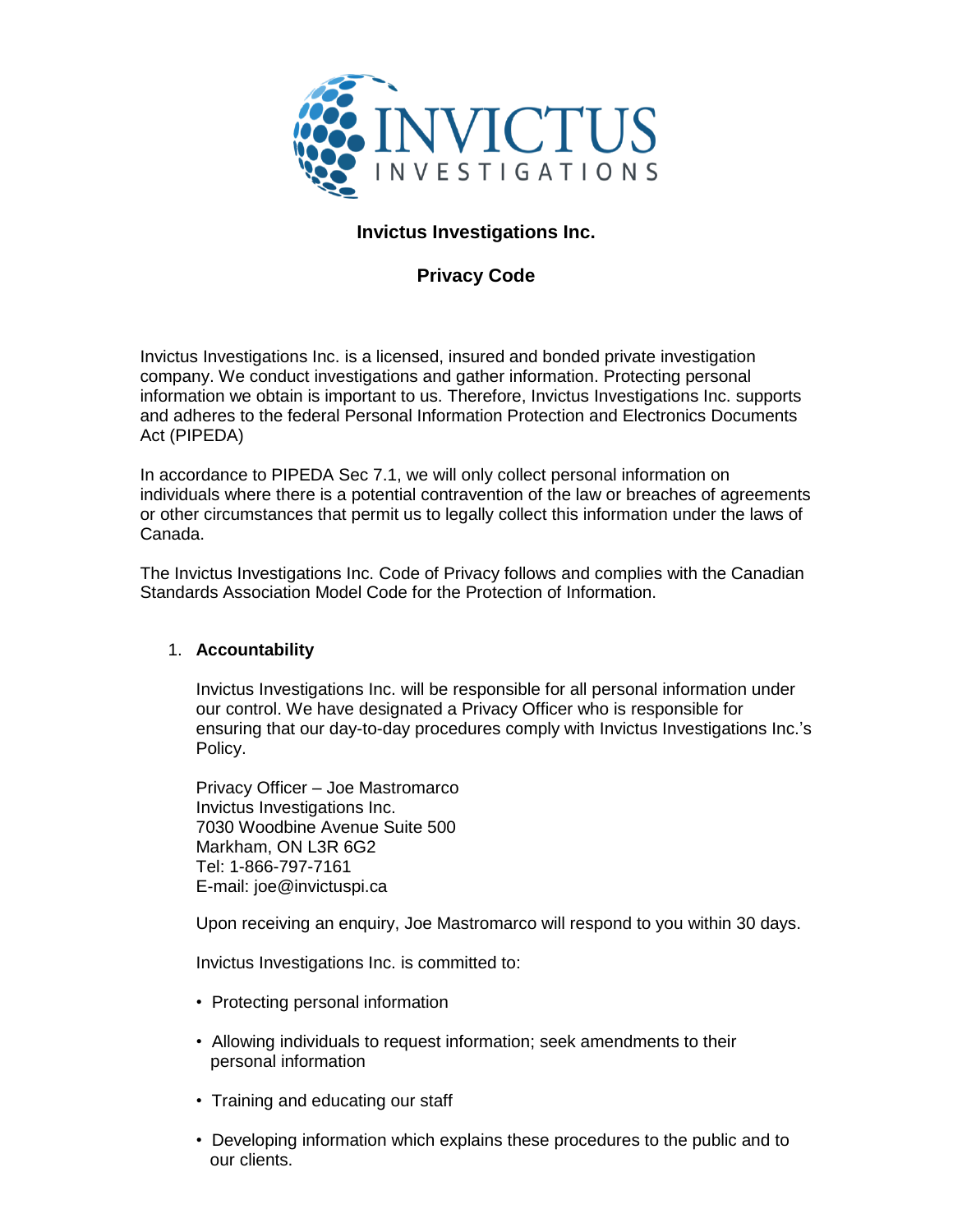If necessary to use third parties to process personal information, we will use reasonable means to ensure that all third party transferring of personal information is afforded a comparable level of protection to that which Invictus Investigations Inc. maintains.

#### 2. **Identifying Purposes**

Invictus Investigations Inc. will identify the purpose for which we collect personal information on affected individuals at or before the time of collection. We may choose to orally explain to affected individuals the purpose(s) for which personal information is being collected and then place a notation in the applicable file indicating that this has been done. Alternatively, an application form may be used.

Invictus Investigations Inc. may identify any new purposes that arise during the course of dealings with personal information and obtain prior consent required for this new use, even if we have already identified certain initial purposes. However, we will only do this when the intended new use purpose truly constitutes a "new" use, i.e., when the new purpose being proposed is sufficiently different from the purpose initially identified.

#### 3. **Consent**

We will obtain the appropriate consent from individuals for collection, use or disclosure of personal information, except where the law provides an exception. We may obtain express consent for the collection, user disclosure of personal information, or when we determine that consent has been applied by the circumstances.

Express consent is specific authorization given by the individual to Invictus Investigations Inc., either orally or in writing. Implied consent is when Invictus Investigations Inc. has not received a specific consent but the circumstances allow us to collect, use, or disclose personal information.

In most incidences, obtaining the knowledge and consent of individuals would defeat the purpose of an investigation, in particular with respect to a breach of an agreement or contravention of a law. Personal information will only be collected, used and disclosed by Invictus Investigations Inc. employees without consent in accordance with Section 7 of the Personal Information Protection and Electronics Documents Act, S.C. 2000, c.5 (PIPEDA) or under other lawful means.

# 4. **Limiting Collection**

The personal information that we collect will be limited to that which is necessary for purposes we have identified. We will only collect personal information for specific, legitimate purposes. We will only collect information by fair and lawful means and not by misleading or deceiving individuals about the purpose for which the information is being collected. Our policies and procedures relating to the limitations on collection of personal information will be regularly communicated to our investigators who deal with collection, use and disclosure of personal information.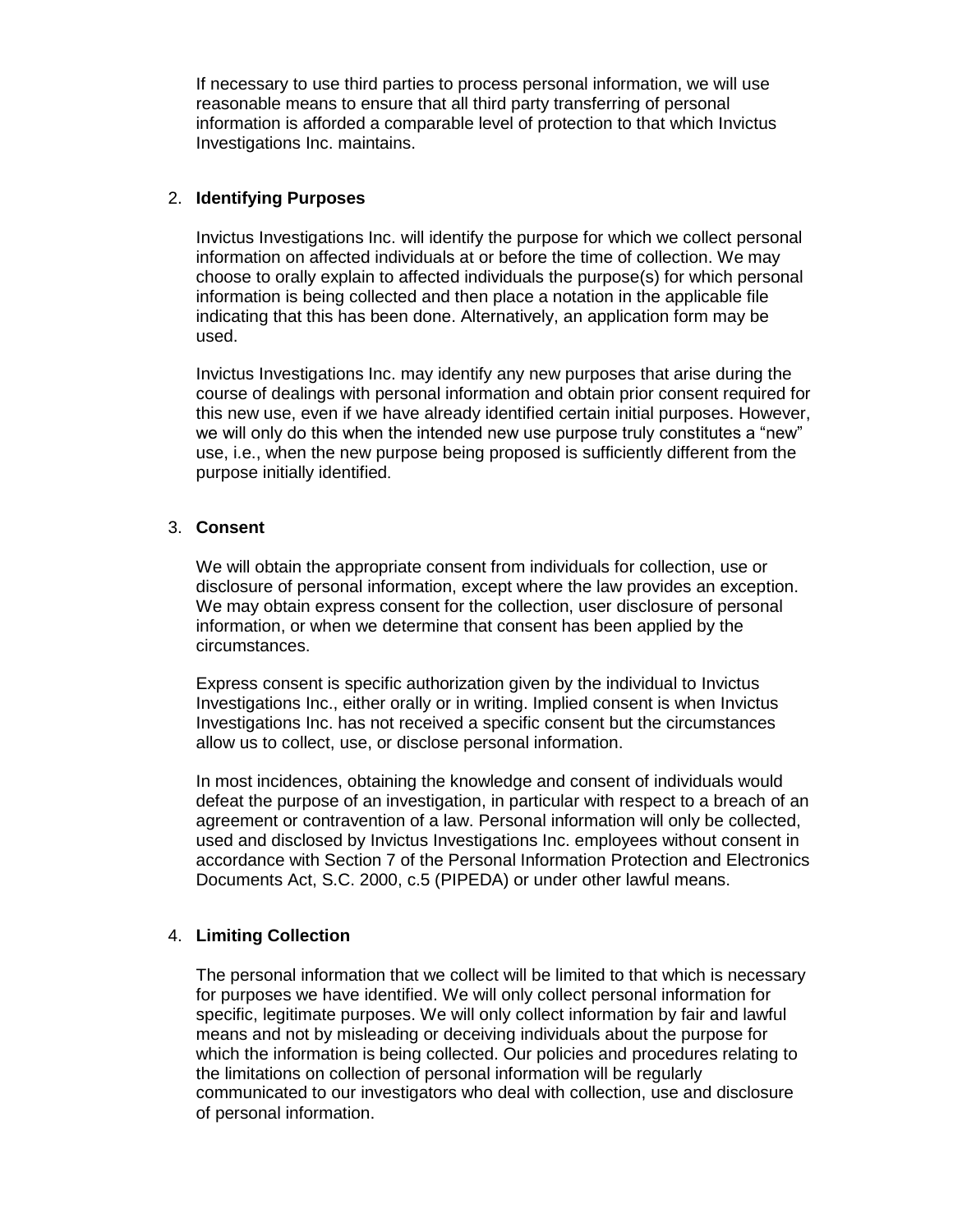## 5. **Limiting Use, Disclosure, and Retention**

Personal information will not be used or disclosed for purposes other than those for which it is collected, except with the consent of the individual or as permitted by law. We will only retain personal information as long as necessary for the fulfillment of those purposes. Personal information that is no longer required to fulfill identified purposes will be destroyed, erased, or made anonymous.

Please note that there may be situations where Invictus Investigations Inc. uses, discloses or retains personal information for legitimate purposes not identified to the individual to which the information pertains including those situations referred to in Section 3.

#### 6. **Accuracy**

The personal information we collect will be accurate, complete and up-to-date as necessary for its intended purposes. Our goal is to minimize the possibility that inappropriate information may be used to make a decision about any individual whose personal information we process.

The process for ensuring accuracy and compliance will involve:

- initial collection from client
- client will be asked to verify accuracy and completeness
- regular reviews; and
- verifying accuracy by contacting third parties (e.g. motor vehicle and driving record authorities, etc.)

If a significant error or omission is identified, we will correct or amend the information as appropriate. Where necessary, we will send such corrected or amended information to third parties who have had access to the information in question.

# 7. **Safeguards**

Invictus Investigations Inc. will safeguard all personal information under our control in a manner that is appropriate to the sensitivity of the information. We will take all the physical security measures necessary including alarming and properly locking our facilities and/or locking all personal information in secure filling cabinets. Invictus Investigations Inc. staff, including investigators and administration staff, have been properly trained in the policies of that pertain to these safeguards. Members of the public are not allowed access to our facilities unless identified, logged in, and escorted by properly trained staff. No sensitive personal information, pertaining to subjects of investigations will be electronically transferred to our clients unless the electronic files have been encrypted with an industry standard encryption program before being transferred. Distribution of personal information will be on a need-to-know basis.

We will take precautions in the disposal or destruction of personal information to prevent unauthorized parties from gaining access to information.